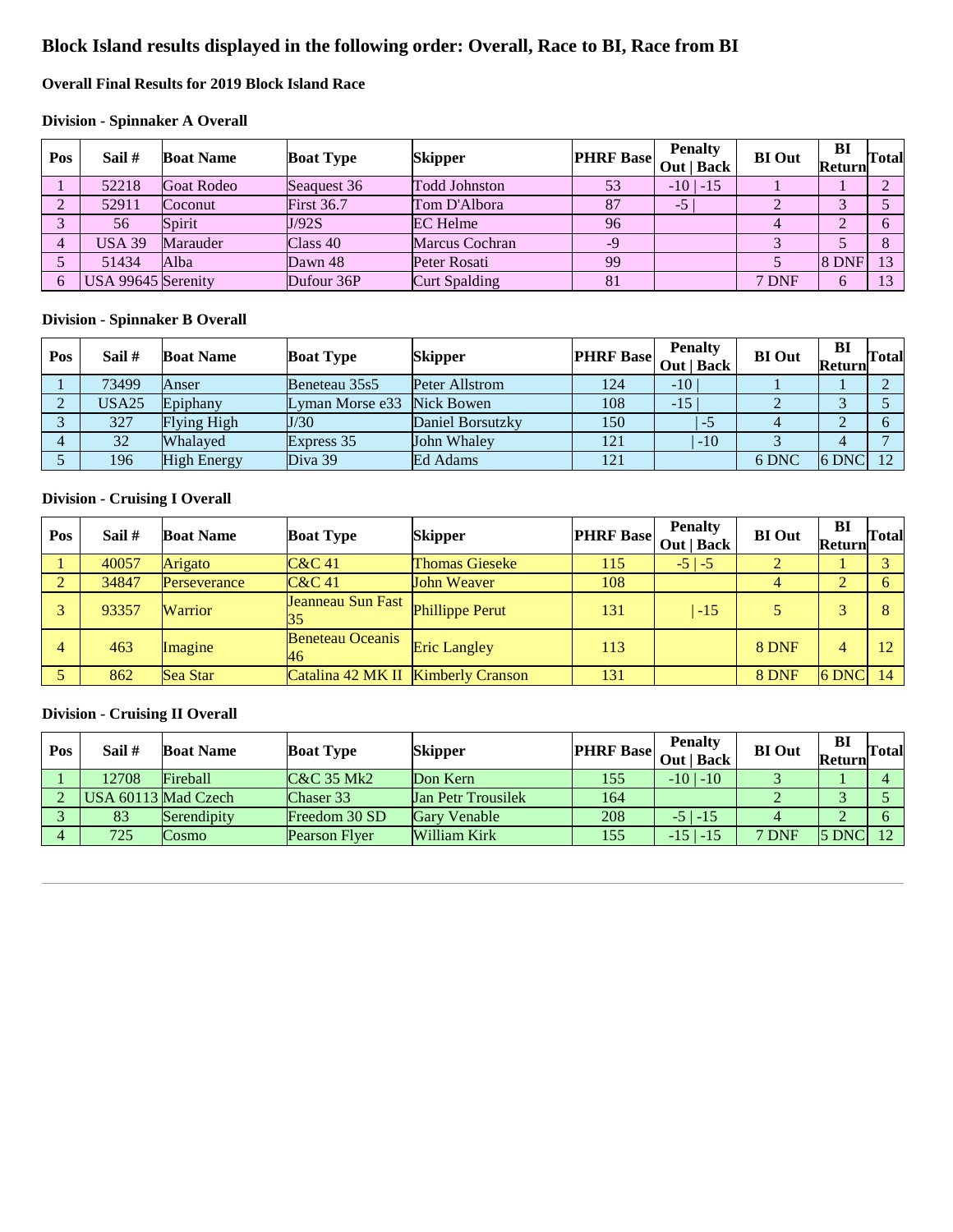#### **Final Results for Race from Newport to Block Island: Saturday, August 3rd 2019 scored using PHRF Time on Distance**

**Spinnaker A Class (PHRF Base <= 100) Start Time: 10:50:00 Course Length: 21.2 nm**

| Pos           | Sail #              | <b>Boat Name</b>  | <b>Boat Type</b>  | <b>Skipper</b>       | <b>PHRF</b><br><b>Base</b> | <b>Penalty</b> | Finish<br><b>Time</b> | Elapsed Corrected Previous Leader            | <b>Delta</b> |
|---------------|---------------------|-------------------|-------------------|----------------------|----------------------------|----------------|-----------------------|----------------------------------------------|--------------|
|               | 52218               | <b>Goat Rodeo</b> | Seaguest 36       | <b>Todd Johnston</b> | 53                         | $-10$          |                       | 15:20:10 04:30:10 04:14:59 00:00:00 00:00:00 |              |
| $2^{\circ}$   | 52911               | Coconut           | <b>First 36.7</b> | Tom D'Albora         | 87                         | $-5$           |                       | 15:42:33 04:52:33 04:23:35 00:08:36 00:08:36 |              |
| $\mathcal{E}$ |                     | USA 39 Marauder   | Class 40          | Marcus Cochran       | $-9$                       |                |                       | 15:27:43 04:37:43 04:40:53 00:17:18 00:25:54 |              |
| 4             | 56                  | Spirit            | J/92S             | <b>EC</b> Helme      | 96                         |                |                       | 16:05:55 05:15:55 04:42:00 00:01:07 00:27:01 |              |
|               | 51434               | Alba              | Dawn 48           | Peter Rosati         | 99                         |                |                       | 18:20:00 07:30:00 06:55:02 02:13:02 02:40:03 |              |
|               | <b>USA</b><br>99645 | Serenity          | Dufour 36P        | <b>Curt Spalding</b> | 81                         |                | <b>DNF</b>            |                                              |              |

#### **Spinnaker B Class (PHRF Base > 100) Start Time: 10:45:00 Course Length: 21.2 nm**

#### **VMG of Winning Boat: 4.88 kts**

| Pos |       | Sail # Boat Name   | <b>Boat Type</b>               | <b>Skipper</b>   | <b>PHRF</b><br><b>Base</b> | <b>Penalty</b> | Finish<br><b>Time</b> | Elapsed Corrected Previous Leader            | <b>Delta</b> | <b>Delta</b> |
|-----|-------|--------------------|--------------------------------|------------------|----------------------------|----------------|-----------------------|----------------------------------------------|--------------|--------------|
|     | 73499 | Anser              | Beneteau 35s5                  | Peter Allstrom   | 124                        | $-10^{-}$      |                       | 15:45:55 05:00:55 04:20:39 00:00:00 00:00:00 |              |              |
|     |       | USA25 Epiphany     | Lyman Morse<br>e <sub>33</sub> | Nick Bowen       | 108                        | $-15$          |                       | 16:28:52 05:43:52 05:11:01 00:50:22 00:50:22 |              |              |
|     | 32    | Whalaved           | Express 35                     | John Whaley      | 121                        |                |                       | 16:48:03 06:03:03 05:20:18 00:09:17 00:59:39 |              |              |
|     | 327   | Flying High        | J/30                           | Daniel Borsutzky | 150                        |                |                       | 18:12:00 07:27:00 06:34:00 01:13:42 02:13:21 |              |              |
|     | 196   | <b>High Energy</b> | Diva 39                        | Ed Adams         | 121                        |                | <b>DNC</b>            |                                              |              |              |

# **Cruising I Class (PHRF Base <= 152) Start Time: 10:40:00 Course Length: 21.2 nm**

# **VMG of Winning Boat: 5.26 kts**

| Pos            | Sail #            | <b>Boat Name</b>    | <b>Boat Type</b>        | <b>Skipper</b>          | <b>PHRF</b><br><b>Base</b> | <b>Penalty</b> | Finish<br><b>Time</b> | Elapsed Corrected Previous                           | <b>Delta</b> | <b>Delta</b><br>Leader |
|----------------|-------------------|---------------------|-------------------------|-------------------------|----------------------------|----------------|-----------------------|------------------------------------------------------|--------------|------------------------|
|                | <b>USA</b><br>266 | <b>Vento Solare</b> | J/109                   | <b>Bill Kneller</b>     | 85                         |                |                       | 15:11:45 04:31:45 04:01:43 00:00:00 00:00:00         |              |                        |
| $\overline{2}$ | 40057             | Arigato             | $C&C$ 41                | <b>Thomas Gieseke</b>   | 115                        | $-5$           |                       | 16:59:45 06:19:45 05:40:53 01:39:10 01:39:10         |              |                        |
| 3 <sup>1</sup> | 61                | Cetacean            | Sabre 36                | <b>Peter Maloney</b>    | 151                        | $-10$          |                       | 17:29:50 06:49:50 06:00:01 00:19:08 01:58:18         |              |                        |
| $\overline{4}$ | 34847             | Perseverance        | $C&C$ 41                | John Weaver             | 108                        |                |                       | 17:38:00 06:58:00 06:19:51 00:19:50 02:18:08         |              |                        |
|                | 93357             | <b>Warrior</b>      | Jeanneau Sun<br>Fast 35 | <b>Phillippe Perut</b>  | 131                        |                |                       | 18:15:00   07:35:00   06:48:43   00:28:52   02:47:00 |              |                        |
| 8              | 862               | Sea Star            | Catalina 42 MK          | <b>Kimberly Cranson</b> | 131                        |                | <b>DNF</b>            |                                                      |              |                        |
| 8              | 463               | Imagine             | Beneteau<br>Oceanis 46  | <b>Eric Langley</b>     | 139                        |                | <b>DNF</b>            |                                                      |              |                        |

# **Cruising II Class (PHRF Base > 152) Start Time: 10:35:00 Course Length: 21.2 nm**

### **VMG of Winning Boat: 3.64 kts**

| Pos             | Sail #              | <b>Boat Name</b> | <b>Boat Type</b>      | <b>Skipper</b>            | <b>PHRF</b><br><b>Base</b> | <b>Penalty</b> | Finish<br><b>Time</b> | Elapsed Corrected Previous                   | <b>Delta</b> | <b>Delta</b><br>Leader |
|-----------------|---------------------|------------------|-----------------------|---------------------------|----------------------------|----------------|-----------------------|----------------------------------------------|--------------|------------------------|
|                 | 1508                | Pau Hana         | Catalina 36<br>MkII   | David Wilson              | 178                        |                |                       | 17:27:22 06:52:22 05:49:29 00:00:00 00:00:00 |              |                        |
| $\sqrt{2}$      | <b>USA</b><br>60113 | Mad Czech        | Chaser 33             | <b>Jan Petr Trousilek</b> | 164                        |                |                       | 17:25:35 06:50:35 05:52:39 00:03:10 00:03:10 |              |                        |
| $\overline{3}$  | 12708               | <b>Fireball</b>  | <b>C&amp;C 35 Mk2</b> | Don Kern                  | 155                        | $-10$          |                       | 17:30:55 06:55:55 06:04:41 00:12:02 00:15:12 |              |                        |
| $\overline{4}$  | 83                  | Serendipity      | Freedom 30 SD         | <b>Gary Venable</b>       | 208                        | $-5$           |                       | 18:14:05 07:39:05 06:27:22 00:22:41 00:37:53 |              |                        |
| $\sqrt{5}$      | 1721                | Kestrel          | Catalina 30           | Mark Franklin             | 210                        |                |                       | 18:33:23 07:58:23 06:44:11 00:16:49 00:54:42 |              |                        |
| $7\phantom{.0}$ | 725                 | <b>Cosmo</b>     | <b>Pearson Flyer</b>  | William Kirk              | 155                        | $-15$          | <b>DNF</b>            |                                              |              |                        |